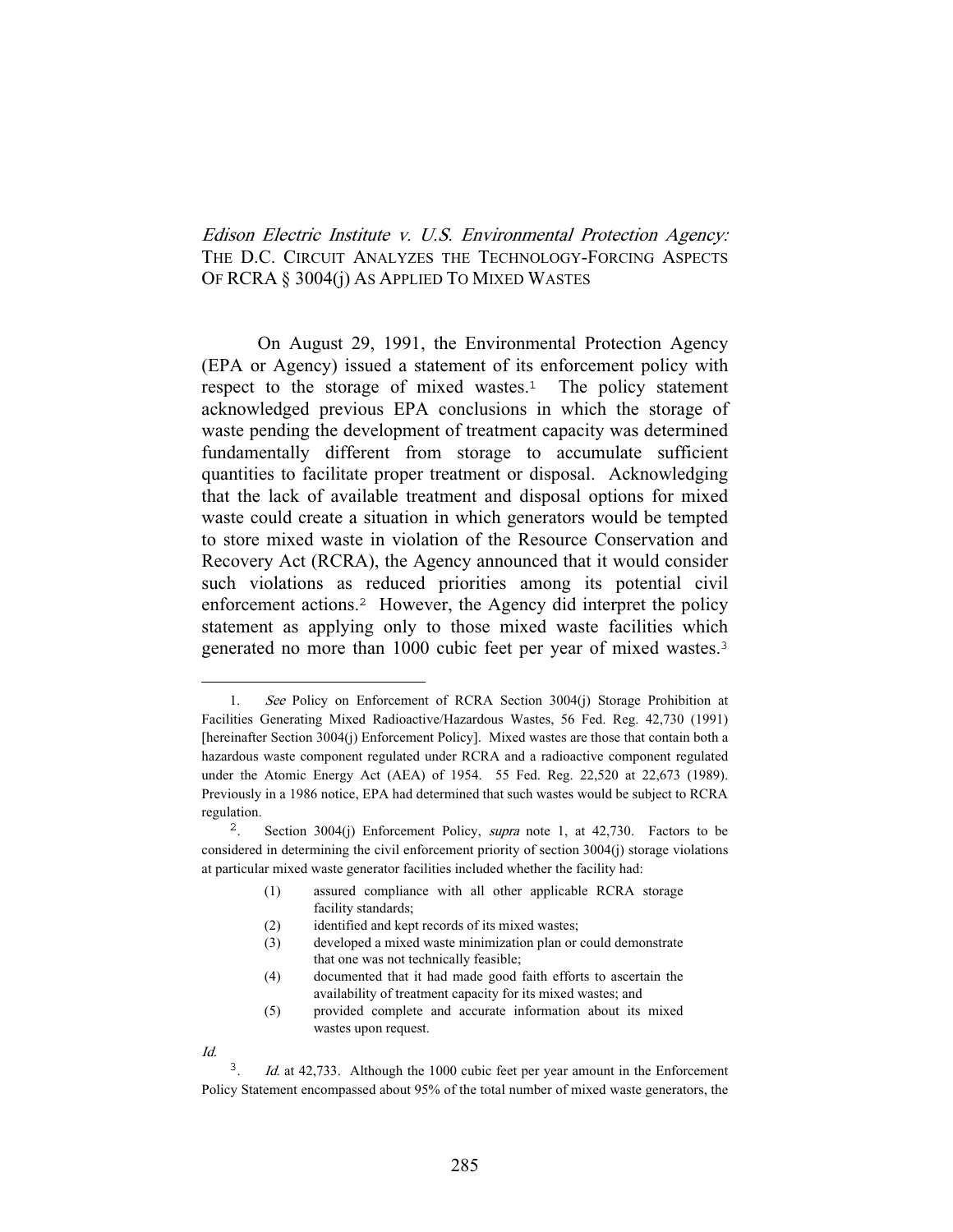Edison Electric Institute, along with two other national electric utility associations and seventy-three individual power companies, petitioned the District of Columbia Circuit Court of Appeals for review of EPA's interpretation of section 3004(j) of RCRA as articulated in the Enforcement Policy Statement. Specifically, the petitioners complained that the language of the statute and its legislative history suggested that mixed waste could be stored pending the development of treatment capacity since such storage would ensure eventual treatment prior to disposal. The petitioners further contended that the real purpose behind section 3004(j) was to prevent the sham storage of waste prohibited from land disposal. Since mixed wastes currently have no treatment capacity, the petitioners believed that the storage of mixed wastes could not be construed to be the sham that lawmakers sought to prevent in enacting section 3004(j). The court held that EPA's interpretation, making it unlawful to store waste for an indefinite period pending the development of adequate treatment techniques for disposal capacity, was not only permissible, but further, was mandated by the terms of the statute. Edison Electric Institute v. U.S. Environmental Protection Agency, 996 F.2d 326 (D.C. Cir. 1993).

 Congress enacted the Resource Conservation and Recovery Act of 1976 (RCRA)<sup>4</sup> to establish a comprehensive "cradle-to-grave" scheme for regulating and managing hazardous wastes.<sup>5</sup> In 1984, Congress created an ambitious set of land disposal restrictions by modifying RCRA to include the Hazardous and Solid Waste Amendments.<sup>6</sup> The restrictions prohibit disposal of some hazardous waste as of certain specified dates, unless disposal can be carried out in accordance with EPA regulations.<sup>7</sup> Section 3004(m)(1) of RCRA

remaining 5% of generators may account for about 98% of the volume of LDRP prohibited mixed wastes. Id.

<sup>4</sup>. Resource Conservation and Recovery Act, 42 U.S.C. §§ 6901-91 (1988 & Supp. III 1991).

<sup>&</sup>lt;sup>5</sup>. See generally DAVID R. CASE, RESOURCE CONSERVATION AND RECOVERY ACT, in ENVIRONMENTAL LAW HANDBOOK 60 (12th ed. 1993).

<sup>6</sup>. Hazardous and Solid Waste Amendments of 1984, Pub. L. No. 98-616, 98 Stat. 3221 (codified as amended at 42 U.S.C. §§ 6901-991 (1988 & Supp. III 1991)).

<sup>7</sup>. See generally Chemical Waste Management, Inc. v. EPA, 976 F.2d 2, 7-9 (D.C. Cir. 1992), cert. denied, 113 S. Ct. 1961 (1993). The restrictions "forbade the land disposal of hazardous wastes containing solvents and dioxins after November 8, 1986." Id. at 8.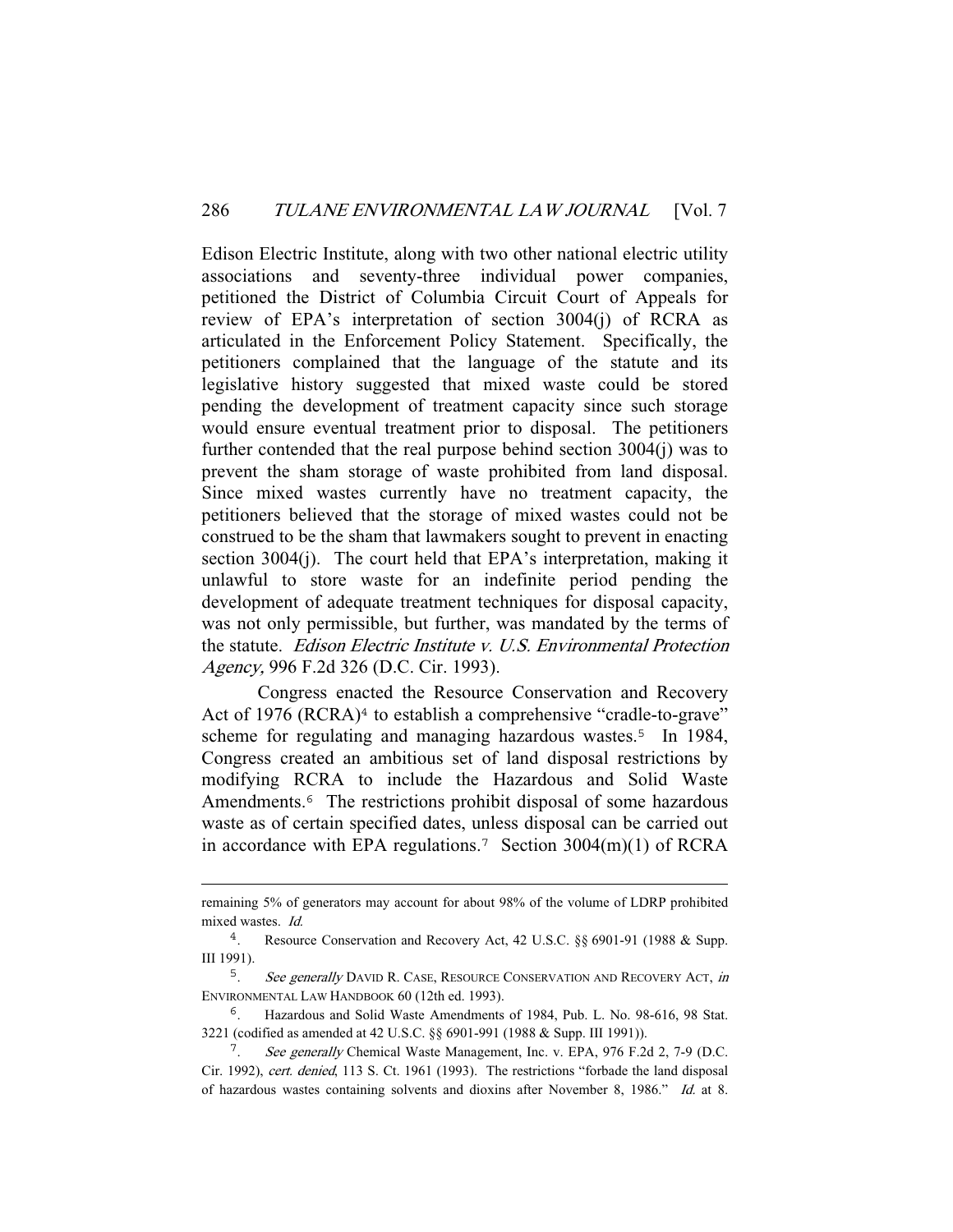requires EPA to promulgate regulations specifying levels or methods of treatment which substantially diminish the toxicity of certain wastes in order that they may safely be disposed of on land.<sup>8</sup>

 Hazardous waste may be land disposed, provided that treatment is undertaken in accordance with the standards set forth in section  $3004(m)(1)$ .<sup>9</sup> The storage of hazardous waste is limited by section 3004(j) of RCRA, which prohibits storage except for the "accumulation of such quantities . . . as are necessary to facilitate proper recovery, treatment, or disposal."<sup>10</sup> The section was enacted pursuant to Congress' belief that "permitting storage of large quantities of waste as a means of forestalling required treatment would involve health threats equally serious to those posed by land disposal."<sup>11</sup> Therefore, Congress opted for a "'treat as you go' regulatory regime."<sup>12</sup>

 In November 1986, EPA issued its regulations to implement section  $3004(i)$ .<sup>13</sup> The regulations provided that generators would be able to store hazardous wastes, subject to restrictions, in "tanks or containers on-site," if such storage was "solely for the purpose of the accumulation of such quantities of hazardous waste as necessary to

<sup>10</sup>. Id. § 6924(j) provides:

 In the case of any hazardous waste which is prohibited from one or more methods of land disposal under this section (or under regulations promulgated by the Administrator under any provision of this section) the storage of such hazardous waste is prohibited unless such storage is solely for the purpose of the accumulation of such quantities of hazardous waste as are necessary to facilitate proper recovery, treatment or disposal.

Id.

<sup>12</sup>. Id.

Other "California list" wastes were barred from land disposal after July 8, 1987. Id. "Finally, the Administrator was to rank all remaining hazardous wastes on the basis of their intrinsic hazard and the volume generated annually and to divide the list into three parts." Id. Wastes in the last third of this list could not be land disposed if the Administrator had not promulgated regulations for them by May 8, 1990. Id.

<sup>&</sup>lt;sup>8</sup>. 42 U.S.C.  $\S 6924(m)(1)$ . In the alternative, this section requires the EPA to promulgate regulations to reduce the likelihood of migration of hazardous constituents.

 $^{9}$ . *Id.* § 6924(m)(2).

<sup>11</sup>. Hazardous Waste Treatment Council v. EPA, 886 F.2d 355, 357 (D.C. Cir. 1989), cert. denied, 498 U.S. 849 (1990) [hereinafter HWTC III].

<sup>13</sup>. Hazardous Waste Management System; Land Disposal Restrictions, 51 Fed. Reg. 40,572 (1986) (codified at 40 C.F.R. §§ 260-65, 268, 270-71 (1992)).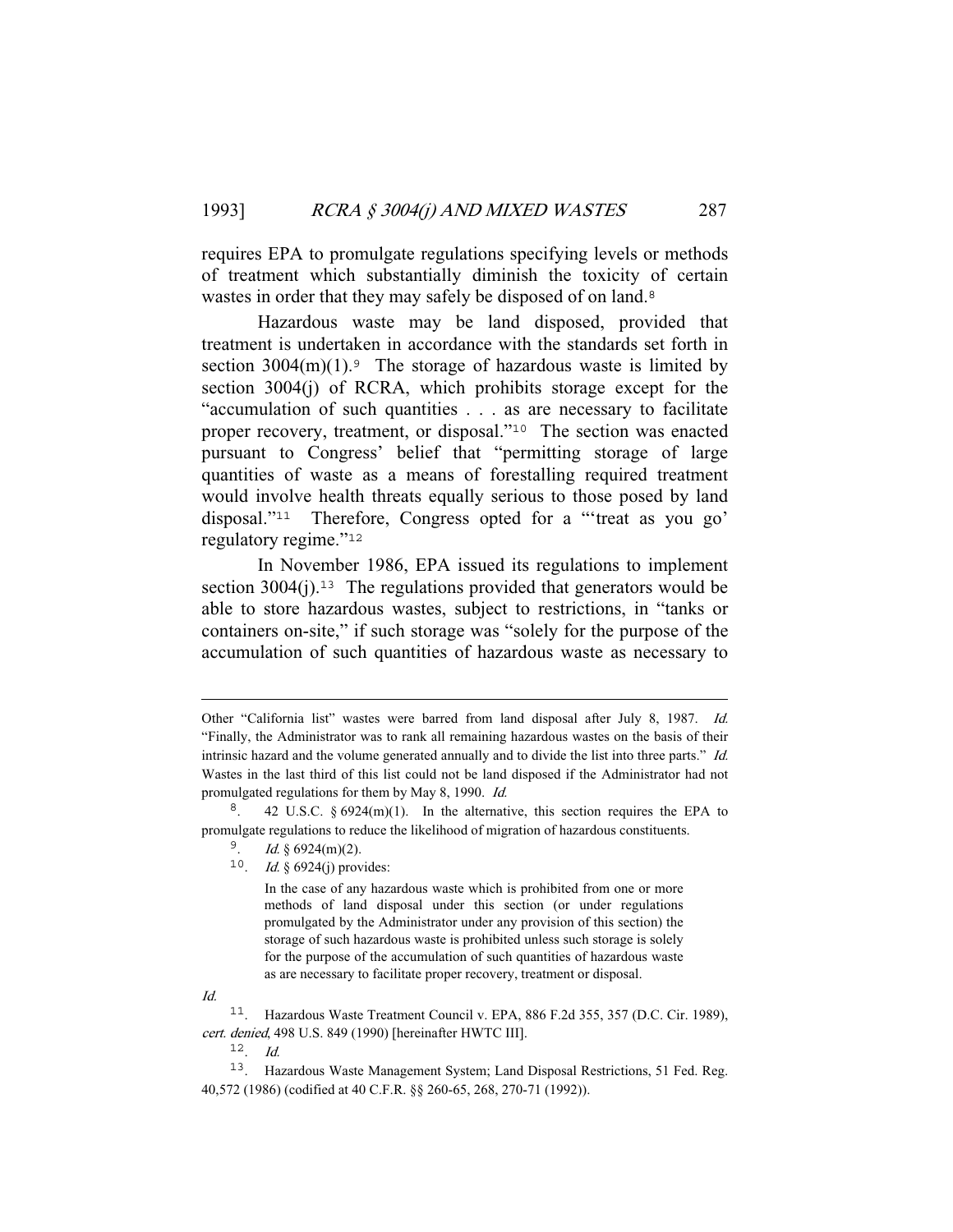facilitate proper recovery, treatment, or disposal  $\ldots$  ."<sup>14</sup> The regulations allowed storage for up to one year, unless the EPA Administrator (Administrator) could demonstrate that such storage was not solely for the purpose of accumulation "necessary to facilitate proper recovery, treatment or disposal."<sup>15</sup> When the storage exceeded the one-year maximum, the regulations shifted the burden of proof to the generator to prove the purpose of the storage.<sup>16</sup>

 On November 22, 1989, EPA proposed disposal and treatment standards for wastes that fell into the last of three groups of wastes to be regulated under the Land Disposal Restrictions Program (LDRP).<sup>17</sup> After assessing comments on its existing approach and possible alternatives for implementing 3004(j), EPA recognized that "some legitimate storage technically may be prohibited under the current approach."<sup>18</sup> It observed that the intent of RCRA 3004(j) and 40 C.F.R. 268.50 were to prohibit the practice of using long-term storage to circumvent treatment requirements imposed by the restrictions.<sup>19</sup>

 The Agency explored the possibility of allowing the storage of prohibited wastes "in tanks or containers pending the utilization of proper treatment, recovery or disposal capacity."<sup>20</sup> The EPA solicited comments regarding this alternative interpretation and other potential situations where the existing reading of the statute would have consequences which Congress did not intend.<sup>21</sup> However, the

 $18$  Id.

<sup>14</sup>. 40 C.F.R. § 268.50(a)(1) (1992).

<sup>15</sup>. Id.

<sup>16</sup>. 40 C.F.R. § 268.50(b)(c); see also HWTC III, 886 F.2d at 366-68 (upholding the 40 C.F.R. § 268.50(b) presumption that storage for less than one year is for permissible purposes).

<sup>17</sup>. Land Disposal Restrictions for Third Scheduled Wastes, 54 Fed. Reg. 48,372, at 48,496 (1989) (to be codified at 40 C.F.R. §§ 148, 261, 264-65, 268, 271 (1993)).

<sup>19</sup>. Id. (citing 129 CONG. REC. 27,666 (1983)).

 $20$ . *Id.* Two examples of allowable storage under this alternative approach were:

<sup>(1)</sup> Where a generator is storing wastes in tanks for six weeks because of a backup at an incinerator which the generator has a contract to use; or

<sup>(2)</sup> Where a treatment facility treats a prohibited waste to a level that does not meet the treatment standard and then stores the waste before treating it again to meet the standard.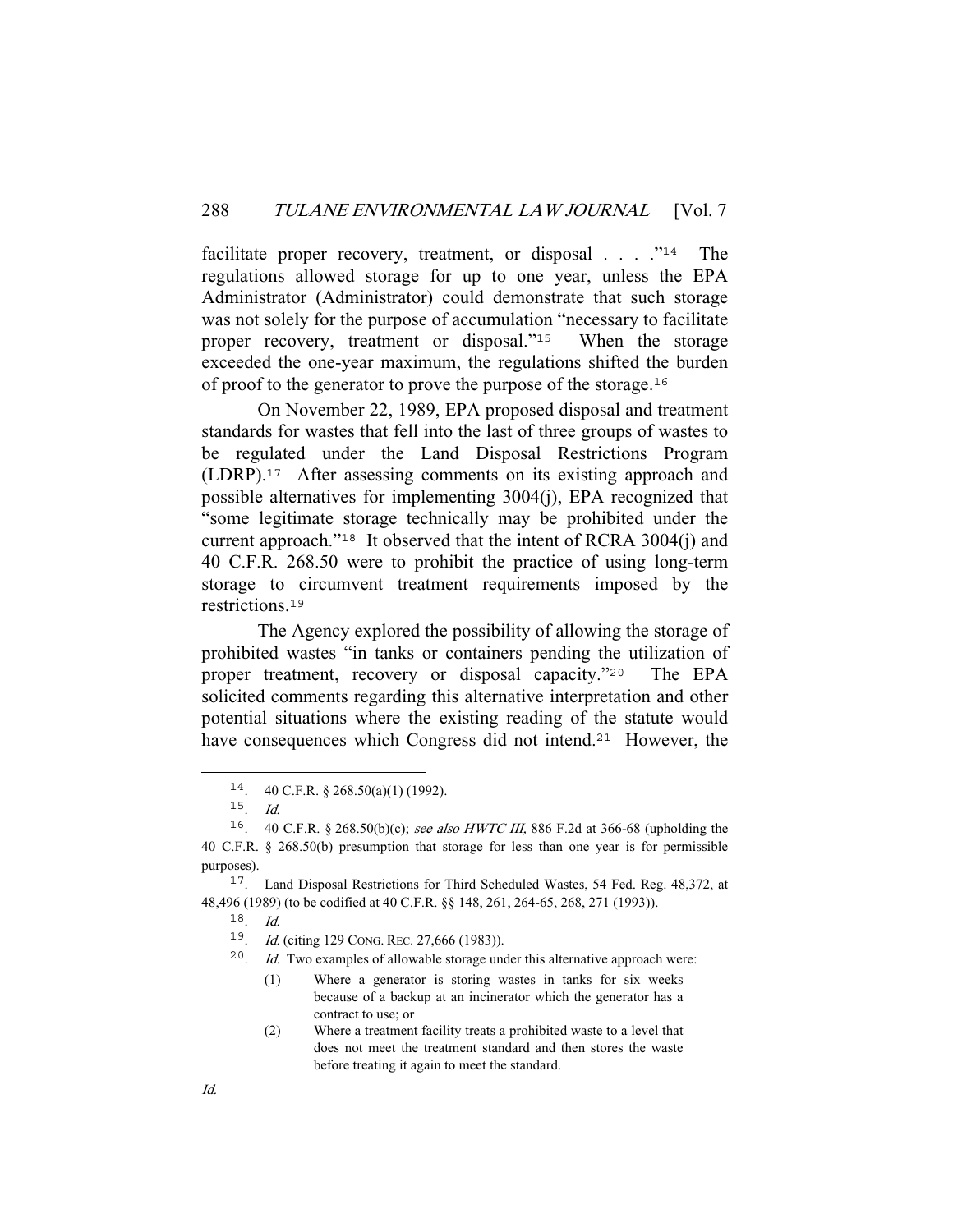Agency believed that the storage prohibition would continue to apply to generators who failed to utilize existing treatment capacity, thereby seeking to evade a land disposal prohibition.<sup>22</sup>

 In the final rule issued on June 1, 1990, EPA decided not to pursue a reinterpretation of the storage provision, because the statute was "designed to prevent the use of storage as a means of avoiding a treatment standard."<sup>23</sup> The Agency did, however, note the special problems that the final rule would cause generators of mixed wastes. The Agency stated that it would evaluate the legal consequences relevant to these wastes, including the lack of disposal or treatment capacity available, and issue a policy statement within the next ninety days.<sup>24</sup> Finally, EPA granted a two-year national capacity variance under section 3004(h)(2) for mixed wastes pending determination of the applicability of section  $3004(i).^{25}$ 

The *Edison Electric Institute* opinion is divided into two parts. First, the court examined whether it had jurisdiction to consider the petition and whether the matter was appropriate for judicial review.<sup>26</sup> Second, the court analyzed the merits of the case to determine whether EPA's interpretation of section 3004(j) was reasonable. The court resolved the jurisdictional concern by determining that the petition was timely and that the case was ripe for review.<sup>27</sup> The court

<sup>26</sup>. The EPA argued that the court was without jurisdiction to consider the petition for review because it was not filed within ninety days after promulgation of the storage prohibition section, as required under section  $7006(a)(1)$  of RCRA. The Agency also contended that review should be denied on the grounds that enforcement decisions should be left to an agency's absolute discretion under Heckler v. Chaney, 470 U.S. 821 (1985). Finally, EPA asserted that the case was not ripe for review.

<sup>27</sup>. The court applied the "reopener doctrine" to the present dispute and determined that the period for seeking judicial review "ran anew" when EPA advanced and solicited

<sup>21</sup>. Id.

 $22$  Id.

<sup>23</sup>. Land Disposal Restrictions for Third Scheduled Wastes, 55 Fed. Reg. 22,520, at 22,534 (1990) (codified at 40 C.F.R. §§ 148, 261-65, 268, 270-71, 302.

<sup>&</sup>lt;sup>24</sup>. See id. at 22,673; see also supra note 4. See State Authorization to Regulate the Hazardous Components of Radioactive Mixed Wastes Under the Resource Conservation and Recovery Act, 51 Fed. Reg. 24,504 (1986); see also New Mexico v. Watkins, 969 F.2d 1122, 1132 (D.C. Cir. 1992) (deferring to EPA's conclusion that RCRA applies to mixed wastes).

<sup>25</sup>. Land Disposal Restrictions for Third Scheduled Wastes, 55 Fed. Reg. 22,520, at 22,532 & 22,534 (1990). The effect of the national capacity variance was to extend the effective date of the prohibitions for these mixed wastes until May 8, 1992. Id. at 22,520.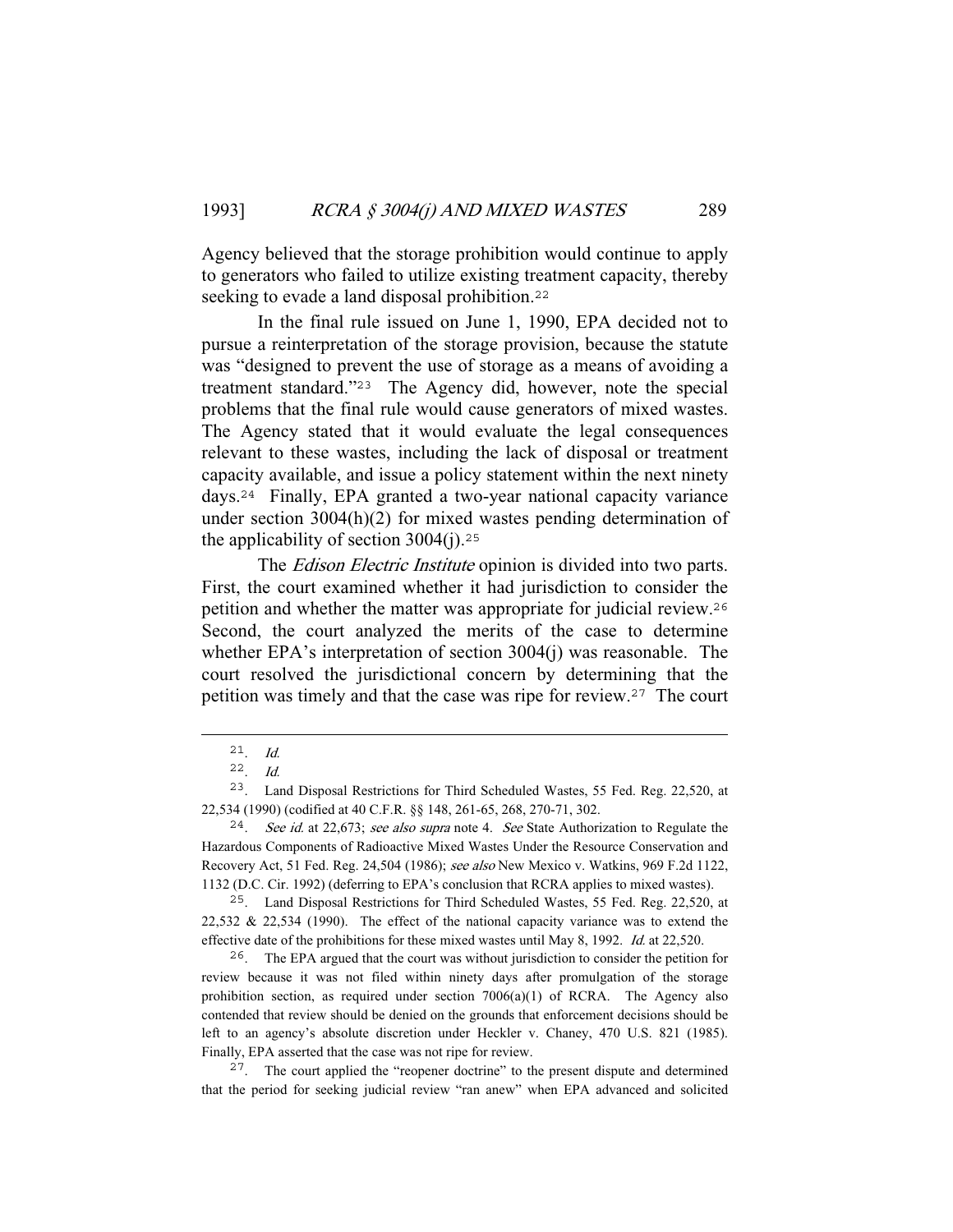concluded that section 3004(j) clearly proscribed the indefinite storage of wastes pending the development of treatment and disposal capacity and that EPA's interpretation was therefore consistent with congressional intent.<sup>28</sup>

 In reaching its conclusion, the court applied the test of Chevron USA, Inc. v. Natural Resources Defense Council, Inc.<sup>29</sup> and agreed with EPA that Congress had directly spoken to the precise issue of whether the storage of untreated mixed waste is allowed.<sup>30</sup> It found that "section 3004(j) [could not] be read to sanction the indefinite storage of potentially unlimited amounts of mixed wastes while treatment methods or disposal capacity is being developed."<sup>31</sup> The court analyzed the statute while addressing the petitioners' contentions and made two conclusions. First, the court rejected the petitioners' inference that the language of the statute warrants the storage of untreatable waste pending the creation of treatment techniques. It reasoned that the linkage of the phrase "accumulation of such quantities" with the statement of purpose of "'facilitating'

- <sup>28</sup>. See infra notes 29-47 and accompanying text.
- <sup>29</sup>. 467 U.S. 837, 842-45 (1984).

<sup>30</sup>. *Id.* at 842-45. The first prong of the *Chevron* analysis asks "whether Congress has directly spoken to the precise question at issue." If the statute is "silent or ambiguous," the court will defer to the Agency's interpretation. The second prong requires that the Agency's interpretation represent a permissible construction of the statute. Id. at 842-43.

<sup>31</sup>. *Edison Elec. Inst.*, 996 F.2d at 334-35.

comments for a possible alternative interpretation of section 3004(j). Edison Elec. Inst. v. EPA, 996 F.2d 326, 331-32 (D.C. Cir. 1993). The reopener doctrine creates the proposition that a period for seeking judicial review may be made to run anew when the agency in question by some promulgation creates the opportunity for renewed comment and objection. See Ohio v. EPA, 838 F.2d 1325, 1328 (D.C. Cir. 1988); Association of Am. R.R. v. ICC, 846 F.2d 1465, 1473 (D.C. Cir. 1988). It was significant in the court's analysis that EPA had explicitly, rather than implicitly, proposed reconsideration of section 3004(j) by inviting comments. The court refuted EPA's discretion claim by pointing out that the petitioner was not challenging EPA's enforcement discretion, but was challenging its interpretation of the substantive requirements of section 3004(j). Edison Elec. Inst., 996 F.2d at 333. The court determined that the case was ripe for review by the fact that Congress affirmatively expressed a preference for prompt review of RCRA regulations by establishing the ninety-day window for filing challenges. The court indicated that no clear and significant benefits existed to be derived from postponing review and that, in fact, all of the relevant factors weighed in favor of immediate review. Id. The court held that it could not characterize the noted case as one in which resolution of the dispute was likely to prove unnecessary, since EPA's interpretation would likely be an issue in state enforcement efforts and in citizen suits. Id.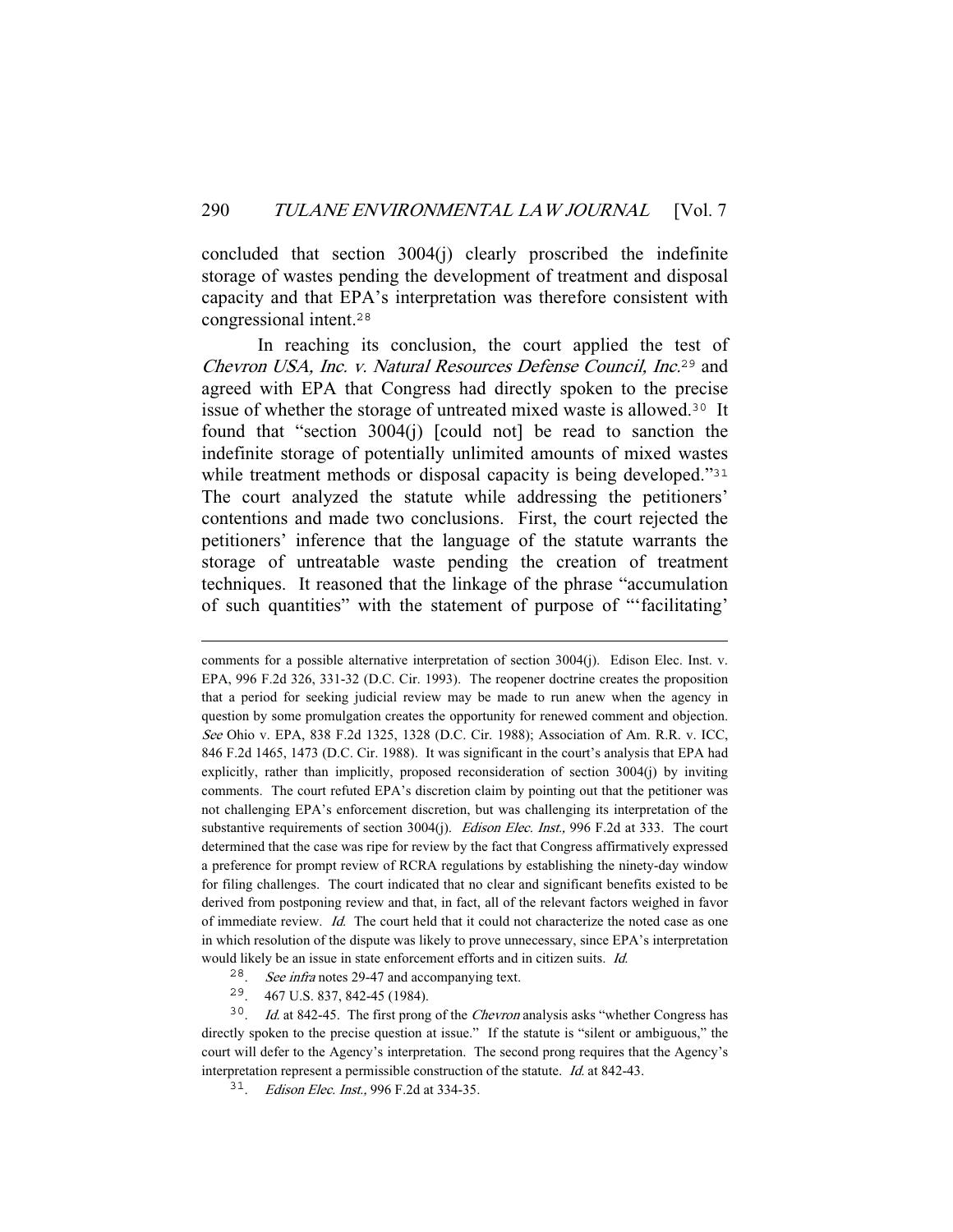proper waste management" meant that Congress intended to authorize storage only when the purpose of storage was to build up an amount sufficient for treatment.<sup>32</sup> Second, the court concluded that RCRA already included provisions specifically intended to deal with the problem of inadequate treatment techniques and disposal capabilities.<sup>33</sup> Thus, finding that Congress had explicitly provided for restriction variances to deal with such contingencies, the court rejected the petitioners' inference.<sup>34</sup>

 The court also refuted the petitioners' claim that Congress recognized a need to allow untreated mixed wastes to be stored pending the creation of new technologies. The court found that RCRA was intended by Congress to provide "draconian incentives . . . for the rapid development of adequate treatment and disposal capacity."<sup>35</sup> The court determined that Congress envisioned a "treat as you go"<sup>36</sup> regulatory regime encouraging the quickest possible transition to treatment technologies.<sup>37</sup> Although the "treat as you go" storage interpretation might "entail massive disruption of the national economy" as applied to mixed waste, the court recognized Congress' foresight that such technology-forcing aspects of the statute might be onerous on waste generators like the petitioners.<sup>38</sup>

 The court analyzed the legislative history of section 3004(j) and found that the purpose of its enactment was not only to prevent sham storage of wastes prohibited from land disposal, but also to prevent "'[s]torage based only on some vague hope for a future development of appropriate treatment . . . . . . . . . . The court saw its inquiry to be complete when Congress unambiguously laid out the

<sup>36</sup>. Id. at 335-36 (quoting Hazardous Waste Treatment Council v. EPA, 886 F.2d 355, 357 (D.C. Cir. 1989)).

<sup>37</sup>. Id. at 335-36.

 $38$ . *Id.* at 336. The court explained that "it is more reasonable to adopt an *ex ante* view and ask whether, if sufficient resources were devoted to the problem, it was possible to develop the required treatment and disposal technologies between 1986, when it became clear that RCRA applied to mixed wastes, and the present." Id.

<sup>39</sup>. Id. (quoting 129 CONG. REC. 27,669 (1983)).

<sup>32</sup>. Id. at 335.

<sup>33</sup>. Id.

<sup>34</sup>. Id.

 $35.$  *Id.*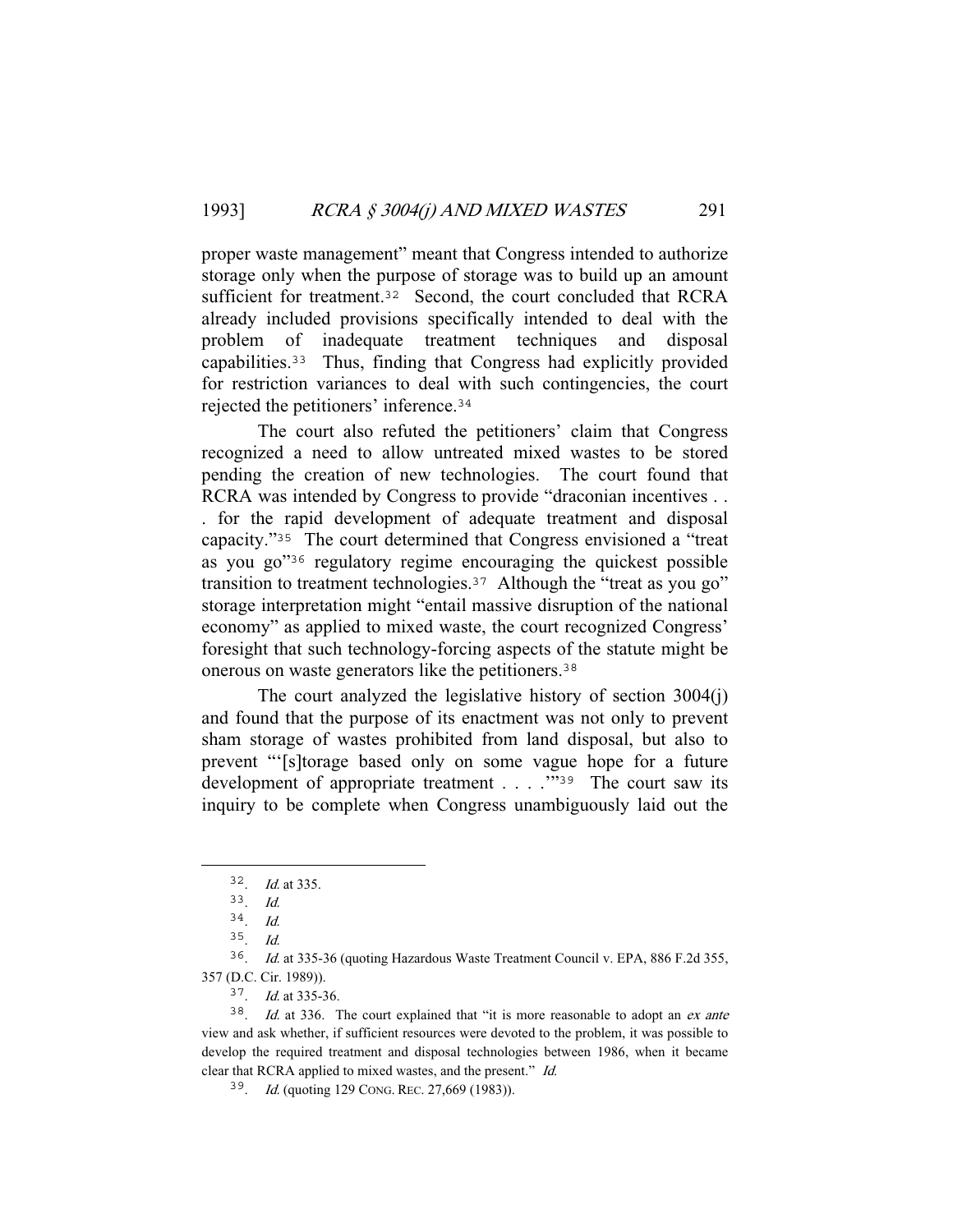terms of section  $3004(j).40$  The court also rejected the petitioners' argument that EPA's interpretation of section 3004(j) contravened requirements for the promotion of nuclear power under the Atomic Energy Act of 1954.<sup>41</sup> Although the court admitted that EPA's interpretation would impose additional burdens on nuclear power generators, it submitted that such burdens were expected in the dual scheme of regulation of mixed wastes that had already been sanctioned. The court stated that the "promotion of nuclear power [was] not to be accomplished at all costs."<sup>42</sup>

 Finally, the court addressed the petitioners' suggestion that EPA's consideration of an alternate approach to interpreting section 3004(j) indicated that the statute is ambiguous. Although the alternatives considered and implemented by EPA broadened the scope of the section by allowing methods of storage that normally would have been prohibited,<sup>43</sup> the court found that the alternatives were limited to storage "tightly linked to the ongoing or impending utilization of available treatment capacity."<sup>44</sup> Since both alternatives "sanction the storage of more than what might be considered the 'minimum quantity' of waste that is necessary to pursue treatment and disposal options," they cannot be interpreted to be so broad as to "contemplate the indefinite storage of potentially unlimited amounts

 $40$ . Id.

<sup>41</sup>. 42 U.S.C. §§ 2011-2296 (1988 & Supp. III 1991). Section 1006(a) of RCRA provides that "nothing in this chapter shall be construed to apply to . . . any activity or substance which is subject to . . . the Atomic Energy Act of 1954 [42 U.S.C. §§ 2011-2296] except to the extent that such application . . . is not inconsistent with the requirements of such Act[ ]." The petitioners, however, could not point to any direct conflict between EPA's position and any specific provision of the AEA and were therefore relegated to the generalized claim that the storage prohibition interpretation created a hardship on nuclear power generators by stifling the production of mixed waste. Such an interpretation, it was claimed, was inconsistent with the AEA's "primary purpose" of the "promotion of nuclear power." Pacific Gas & Elec. Co. v. State Energy Resources Conservation & Dev. Comm'n, 461 U.S. 190, 221 (1983).

<sup>&</sup>lt;sup>42</sup>. *Id.* at 337 (quoting *Pacific Gas & Elec. Co.*, 461 U.S. at 222); see New Mexico v. Watkins, 969 F.2d 1122, 1130-32 (D.C. Cir. 1992) (deferring to EPA's interpretation that section 1006(a) of RCRA contemplates a dual scheme of regulation under RCRA (covering the hazardous components of mixed waste) and the Atomic Energy Act (covering the radioactive components of mixed waste)).

<sup>43</sup>. See supra note 16.

<sup>44</sup>. Edison Elec. Inst. v. EPA, 996 F.2d 326, 337 (D.C. Cir. 1993).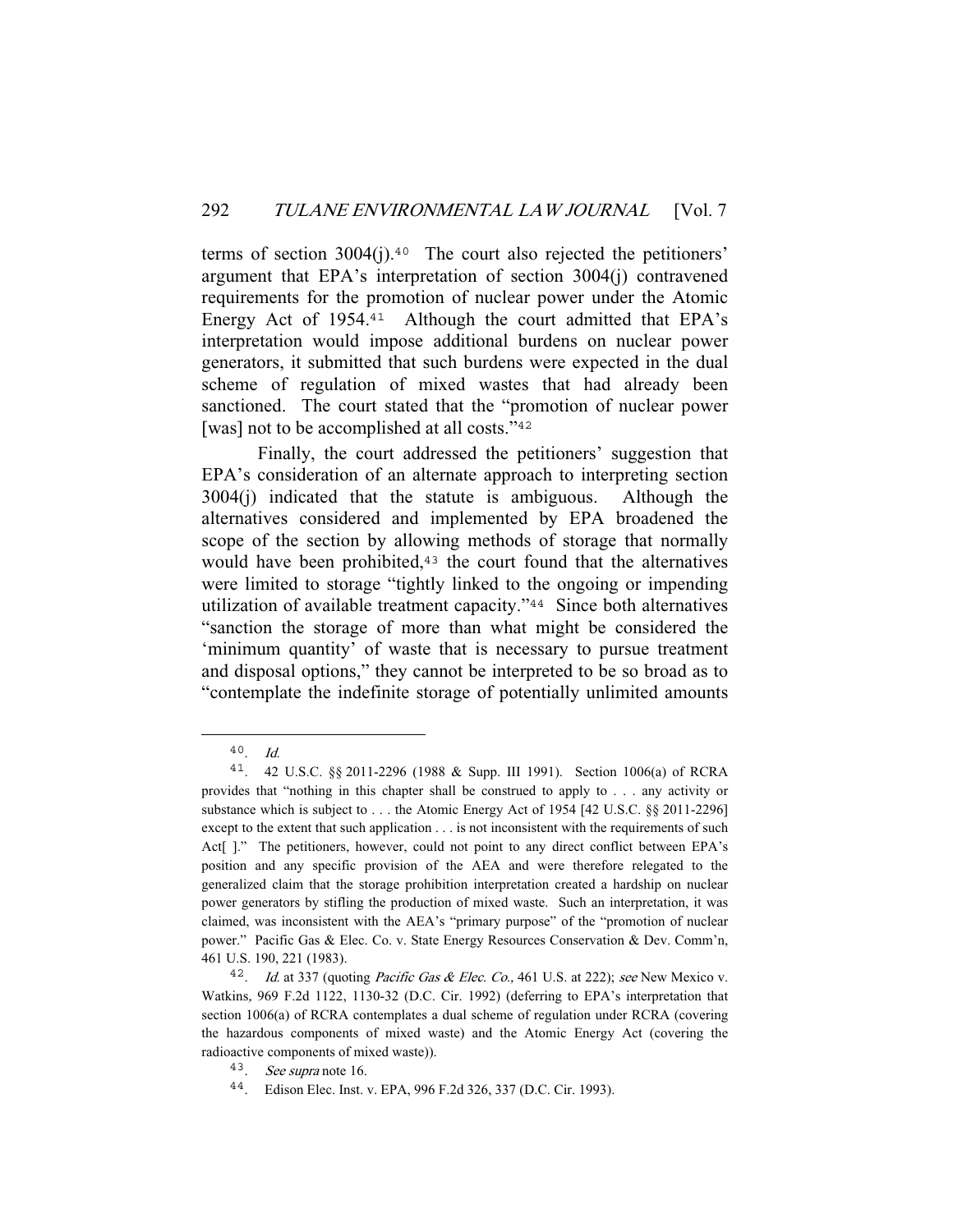of wastes pending the development of adequate treatment and disposal capacity."<sup>45</sup> The court concluded its analysis by emphasizing its sympathy for the petitioner, as the ruling would force it into the "unenviable position of having no choice but to violate the law."<sup>46</sup> After restating the technology-forcing character of the statute, the court encouraged the petitioner to seek relief from Congress for "[its] present predicament."<sup>47</sup> The court concluded its opinion by stating that the remedy lies with the lawmaking authority of Congress, not with the judicial nature of the courts, especially when "[l]aws enacted with good intention . . . turn out to be mischievous, absurd or otherwise objectionable."<sup>48</sup>

The *Edison Electric Institute* decision is consistent with Congress' intention to prohibit the land disposal and storage of hazardous waste absent proper treatment capacity.<sup>49</sup> The court reasoned that section 3004(j) of RCRA only permits the accumulation of hazardous wastes as is necessary to facilitate proper treatment, disposal, or recovery of that waste.<sup>50</sup> The court determined that EPA's interpretation of section 3004(j) would not allow generators to store mixed waste, because treatment techniques had not been developed for that waste. The court's conclusion that Congress designed section 3004(j) to encourage the "quickest possible transition to [treatment technologies]"<sup>51</sup> conforms to the workable concept of technology-forcing developed through prior jurisprudence.<sup>52</sup>

 The use of technology-forcing standards in environmental law statutes was a congressional response to failed federal efforts aimed at

<sup>45</sup>. Id.

<sup>&</sup>lt;sup>46</sup>. *Id.* The court implied that hardship would occur to the petitioner since it would have to do something with its generated mixed waste. Id. Thus, the petitioner would violate the law by either disposing of it illegally or storing it in violation of section 3004(j). Id.

<sup>47</sup>. Id.

<sup>48</sup>. Id. (quoting Crooks v. Harrelson, 282 U.S. 55, 60 (1930)).

<sup>49</sup>. Section 3004(j) Enforcement Policy, supra note 1, at 42,731.

<sup>50</sup>. Edison Elec. Inst. v. EPA, 996 F.2d 326, 335 (D.C. Cir. 1993).

<sup>51</sup>. Id. at 335-36.

<sup>52</sup>. See Union Elec. Co. v. EPA, 427 U.S. 246 (1976); Train v. Natural Resources Defense Council, Inc., 421 U.S. 60 (1975).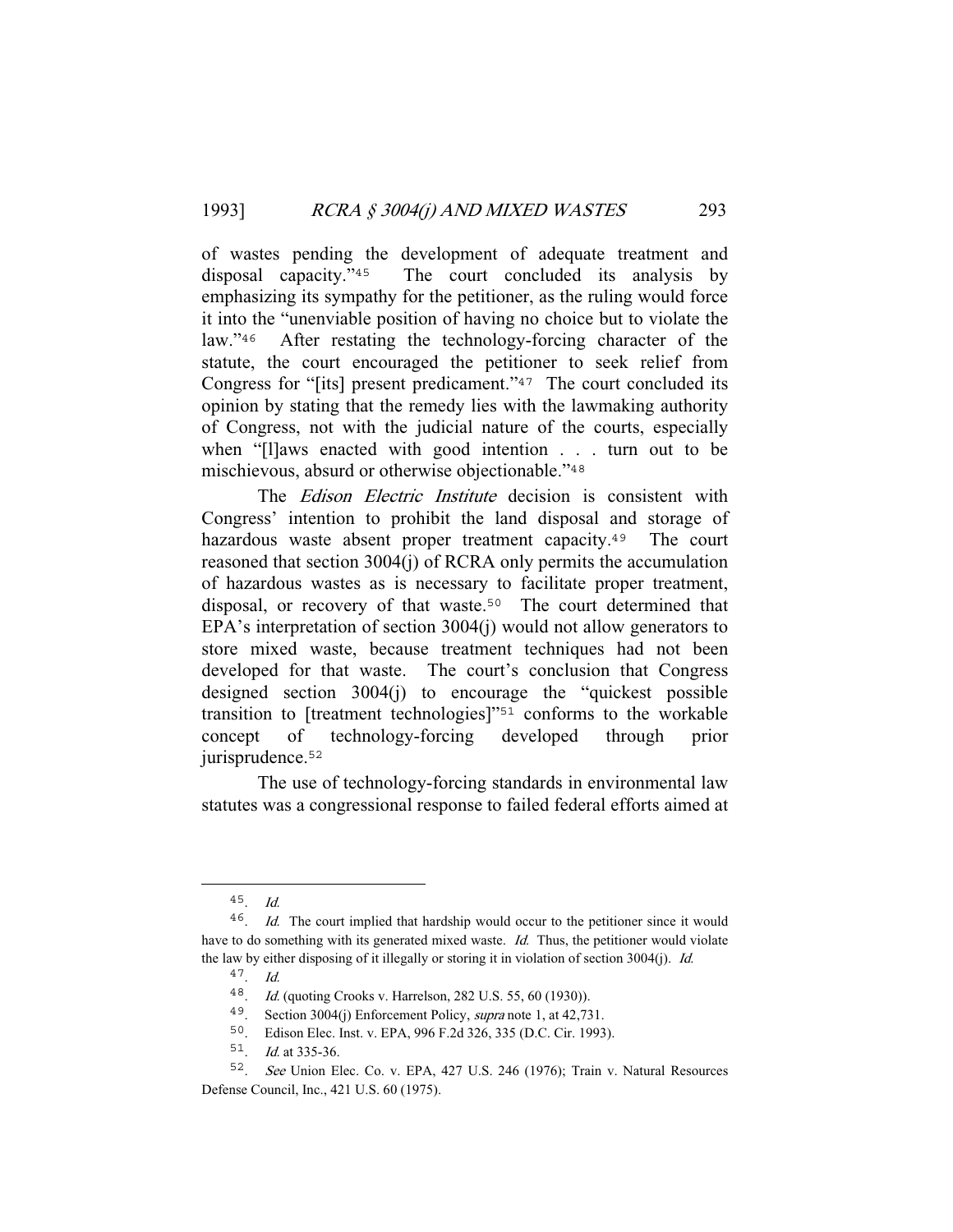controlling pollution through economic incentives.<sup>53</sup> Congress believed that statutes like RCRA, imposing "draconian" sanctions for violations, would provide effective incentives for a polluter to install needed pollution control equipment.<sup>54</sup> One commentator has argued that "[t]he polluter is likely to have far greater knowledge of the cause of the problem, the best ways to abate it, and the most efficient ways of integrating the potential solutions into normal business practices."<sup>55</sup> Indeed, government-imposed sanctions sufficiently solve the dilemma of the competitive system, in which individual polluters are discouraged from voluntarily undertaking additional expenses, by forcing the existence of an attractive ready-made market for a pollution-control invention.<sup>56</sup> The technology-forcing effects of

<sup>53</sup>. John E. Bonine, The Evolution of Technology-Forcing in the Clean Air Act, 6 Env't. Rep. (BNA) No. 21, at 2 (July 25, 1975). These economic incentives were created in two phases. The first phase involved the public funding of research and development projects. As it became realized that there was no natural incentive for an owner of a pollution source to install the abatement equipment created from public funding, federal legislation moved into the second phase requiring installation by federal enforcement. Id. The second phase still assumed that the federal government had the only legitimate role in developing pollution control technology. As resources soon became inadequate, however, the federal government realized a need to turn the burden of creating pollution control technology over to industry. Id. A third phase of economic incentives was therefore created in which the federal government began to strictly enforce emissions limits as a way to force industry to develop the needed abatement technology. Id.

<sup>54</sup>. Id.

<sup>55</sup>. Id.

<sup>56</sup>. Id. The Clean Air Act of 1970 was the first statute intended to force control technology innovation to the level necessary to meet national air quality standards. See Union Elec. Co. v. EPA, 427 U.S. 246, 265-66 (1976), reh'g denied, 429 U.S. 873 (1976) (holding that a state implementation plan required by § 110 of the Clean Air Act not be rejected "on the ground that it is economically or technologically infeasible"); Train v. Natural Resources Defense Council, Inc., 421 U.S. 60, 91 (1975). The approach has been criticized, however, as unrealistic and unsuccessful because the insistence on such healthbased standards, which reject consideration of economic and technological feasibility, has sacrificed the smaller gains of a technology-based standard. D. Bruce La Pierre, Technology-Forcing and Federal Environmental Protection Statutes, 62 IOWA L. REV. 771, 775 (1977). The fact that technological and economic feasibility has been considered by the EPA in fashioning lenient compliance orders, thereby encouraging delay through litigation, may lead one to conclude that a health-based standard will not require any significant level of technological innovation. Id. at 787-91. The author later points out that a compliance retreat is inevitable when society is confronted with specific instances of economic disruption through the shutdown of industry. Id. at 837.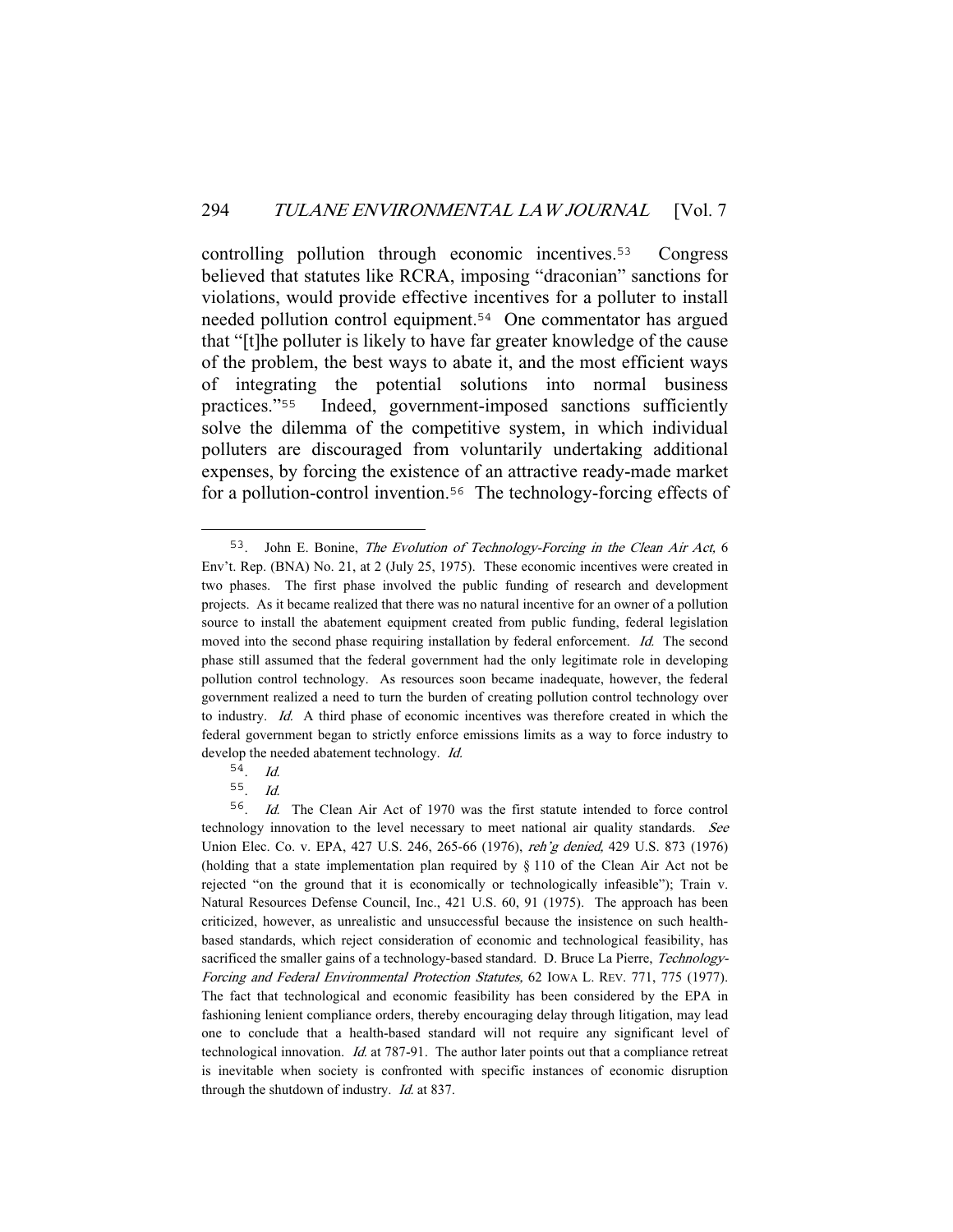government-imposed sanctions are best analyzed by looking at a statute's ability to stimulate private pilot and full-scale control technology demonstrations rather than by looking at the extent of industry compliance with existing standards.<sup>57</sup>

 Although the court's conclusion was consistent with the technology-forcing intent of section 3004(j), the decision fell short of fully supporting Congress' mandate. The court's sympathy for the petitioner in "having no choice but to violate the law"<sup>58</sup> is troublesome for several reasons. It appears that the court is hinting that the idea of technology-forcing might be a failure as it is applied to RCRA mixed wastes. The court's skepticism concerning agency enforcement of technology-forcing statutes may be justified when it encourages the petitioner to seek congressional relief. However, it seems inappropriate for the court to imply that section 3004(j) may be a law that turns out to be "mischievous, absurd or otherwise objectionable" because of the technology-forcing intent of Congress.<sup>59</sup>

 Valid criticisms of the 1984 Hazardous and Solid Waste Amendments lie in both internal and external mechanisms which have diluted the technology-forcing nature of the statute. First, the national capacity variances of sections  $3004(h)(2)$  and  $3004(h)(3)$  give EPA the opportunity to alleviate mixed waste generators of their storage problem by exempting mixed wastes from the land disposal restrictions.<sup>60</sup> Although Congress did explicitly provide this statutory mechanism to deal with the contingency of inadequate treatment or disposal capacity, the Senate indicated that the case-by-case extension

<sup>57</sup>. Russell V. Randle, Note, Forcing Technology: The Clean Air Act Experience, 88 YALE L. J. 1713, 1719 (1979). The copper smelting industry conducted limited demonstrations of emission control devices for existing smelters' air pollution problems, and the electric power industry conducted scrubber demonstration programs in response to government-imposed State Implementation Plans (SIP) and New Source Performance Standards (NSPS). Id. at 1721-24.

<sup>58</sup>. Edison Elec. Inst. v. EPA, 996 F.2d 326, 337 (D.C. Cir. 1993).

<sup>59</sup>. Id. (quoting Crooks v. Harrelson, 282 U.S. 55, 60 (1930)).

<sup>&</sup>lt;sup>60</sup>. Under § 3004(h)(2), EPA may grant a variance in which a particular waste will not be subject to the disposal restrictions for up to two years. 42 U.S.C. § 6924(h)(2). In addition, § 3004(h)(3) provides that EPA may grant further extensions "on a case-by-case basis" from an applicable restriction effective date for up to one year, and may review these extensions for an additional year. *Id.* § 6924(h)(3).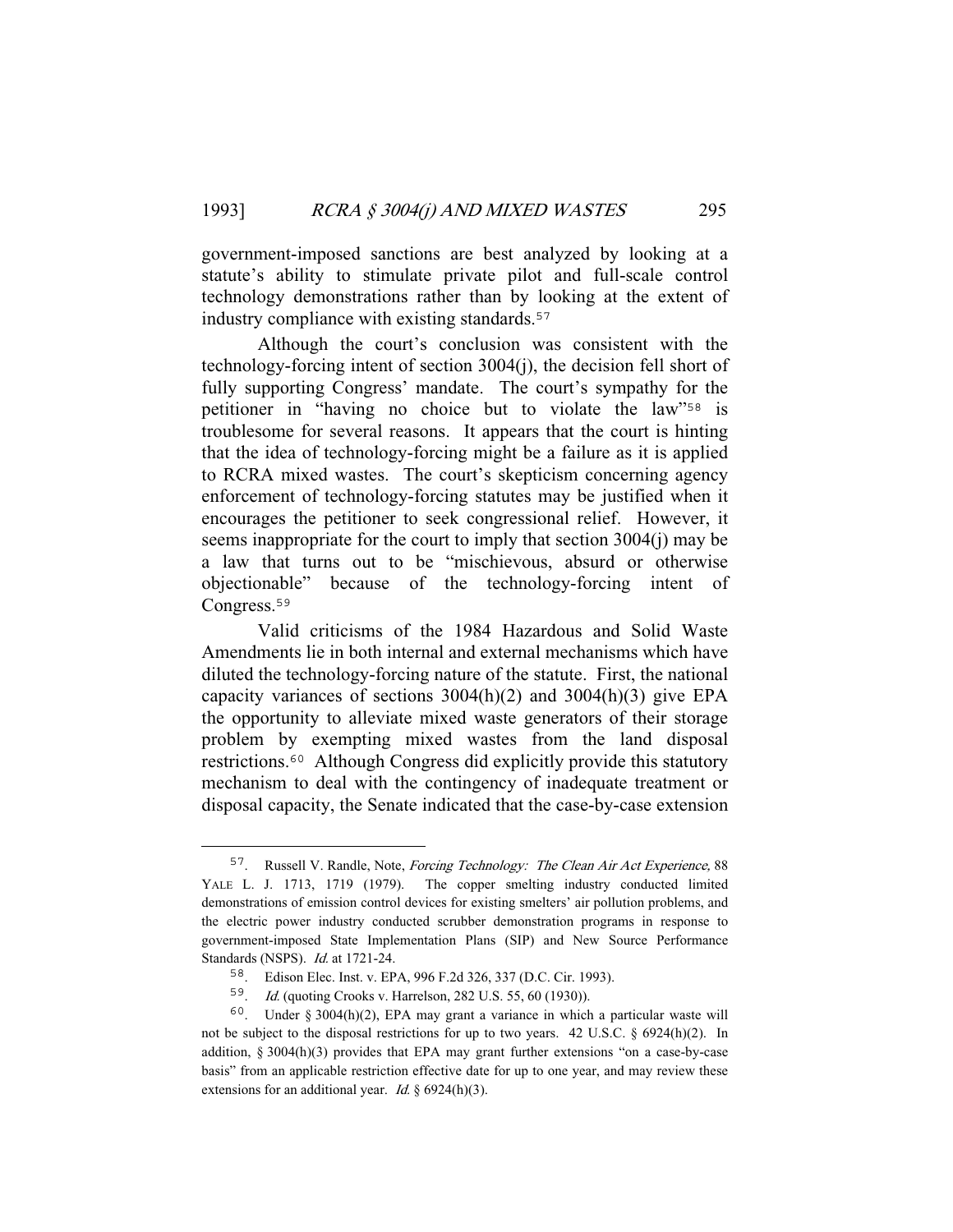should be used "sparingly and only in cases of an extraordinary nature."<sup>61</sup>

Second, dicta from *Union Electric* allows EPA to take infeasibility claims into account when determining a reasonable time for compliance with regulations.<sup>62</sup> The conclusion from this is that EPA can issue the enforcement policy statement for mixed wastes and, due to the infeasibility of treatment technologies, consider violations of section 3004(j) as "reduced priorities among [its] potential civil enforcement actions."<sup>63</sup> Such actions tend to diminish the technology-forcing aspects of the statute by striking a balance between health and feasibility considerations and "create an atmosphere in which industry can be reasonably confident that the standards will never be enforced."<sup>64</sup>

 Despite these shortcomings, the court should have clarified the technology-forcing nature of section 3004(j) by illuminating how RCRA provides the incentives necessary through sufficient sanctions to "force" technology in the development of treatment capacity for mixed wastes. Section 3008(a)(3) of RCRA provides that any order issued by the Administrator assessing a penalty "shall take into account the seriousness of the violation, [as well as] any good faith efforts to comply with the applicable requirements."<sup>65</sup> In October 1990, EPA issued the RCRA Civil Penalty Policy, in accordance with section 3004(a)(3), to ensure that RCRA civil penalties are assessed in a fair and consistent manner and to eliminate the economic incentives for noncompliance with RCRA requirements.<sup>66</sup> Congress believed that "[v]iolators should not be able to obtain an economic benefit vis-à-vis their competitors as a result of their noncompliance

<sup>61</sup>. S. REP. NO. 284, 98th Cong., 1st Sess. 19 (1983). Eventually, the House bill was passed instead of the Senate bill. See H.R. CONF. REP. NO. 1133, 98th Cong. 2d Sess. 79 (1984), reprinted in 1984 U.S.C.C.A.N. 5649.

<sup>62</sup>. La Pierre, supra note 56, at 788 (citing Union Elec. Co. v. EPA, 427 U.S. 246, 267-68 (1976)).

<sup>&</sup>lt;sup>63</sup>. Enforcement Policy, *supra* note 1, at § 3004(j).

<sup>64</sup>. La Pierre, supra note 56, at 790-92.

<sup>65</sup>. 42 U.S.C. § 6928(a)(3). RCRA § 3008(g) establishes civil liability up to \$25,000 per day for each violation. *Id.*  $§ 6928(g)$ .

<sup>66</sup>. See RCRA Civil Penalty Policy, 21 Envtl. L. Rep. (Envtl. L. Inst.) 35,273, at 35,274 (Oct. 1990).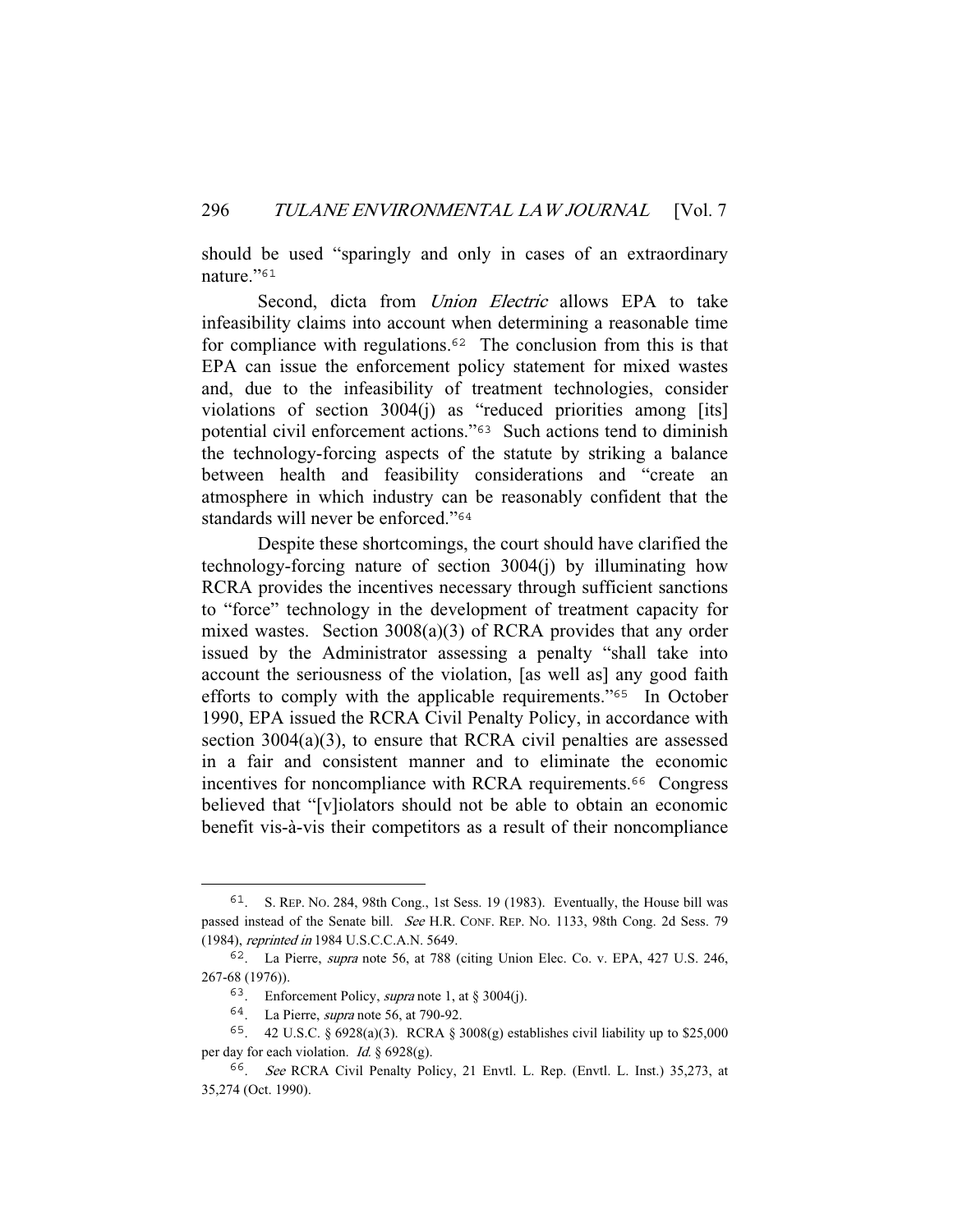with environmental laws."<sup>67</sup> The court should have emphasized the technology-forcing nature of the statute by describing how EPA's imposition of the economic benefit of the noncompliance penalty component on a mixed waste generator who violates section 3004(j) would affect the benefits of mixed waste production.<sup>68</sup>

 The general penalty policy first determines a "preliminary deterrence amount by including any economic benefit which alleged violators receive by engaging in the prohibited activity" and a "gravity component" reflective of the seriousness of a violation.<sup>69</sup> It may be further adjusted to account for continuing violations which presumably occur after EPA shows that the violation is likely to have recurred past the date of notice.<sup>70</sup> The court should have reemphasized the technology-forcing nature of section 3004(j) by showing that shifting the burden in the penalty assessment phase would impose a higher premium on generators to quickly find a suitable treatment technology.

 The court in Edison Electric Institute interpreted RCRA section 3004(j) consistently with its purpose by allowing EPA to prohibit the storage of untreatable mixed waste because storage would not be for the accumulation necessary to facilitate proper treatment as required under that section. However, the court may have missed an opportunity to herald the technology-forcing aspects of the section. Although EPA should relinquish obstruction of the full operation of technology-forcing environmental statutes, like RCRA, and pursue rigorous civil enforcement against violators, the courts should be

<sup>67</sup>. 136 CONG. REC. S16,950, at S16,952 (daily ed. Oct. 27, 1990) (Chafee-Baucus Statement of Senate Managers, S.1630, The Clean Air Act Amendments of 1990).

<sup>68</sup>. See Section 3004(j) Enforcement Policy, supra note 1, at 42,733 (describing mixed waste benefits as including monitoring of radioisotope levels, pharmaceutical manufacturing and testing, diagnostic testing, nuclear medicine, etc.). The penalty component would be computed by adding up the dollar figure profited through these benefits during violation of the storage prohibition. RCRA Civil Penalty Policy, supra note 65, at 35,279. The penalty would then be assessed to not only account for this profit, but also to include an additional figure which would suffice to penalize the generator for the illegal storage. Id. at 35,278.

<sup>69</sup>. Jane Kravcik & Vickie O. Materman, A Private Sector Perspective on Federal Environmental Enforcement, C722 ALI-ABA 509, 518-19 (1992).

<sup>70</sup>. See RCRA Civil Penalty Policy, supra note 66, at 35,279; Kravcik & Materman, supra note 69, at 520-22.